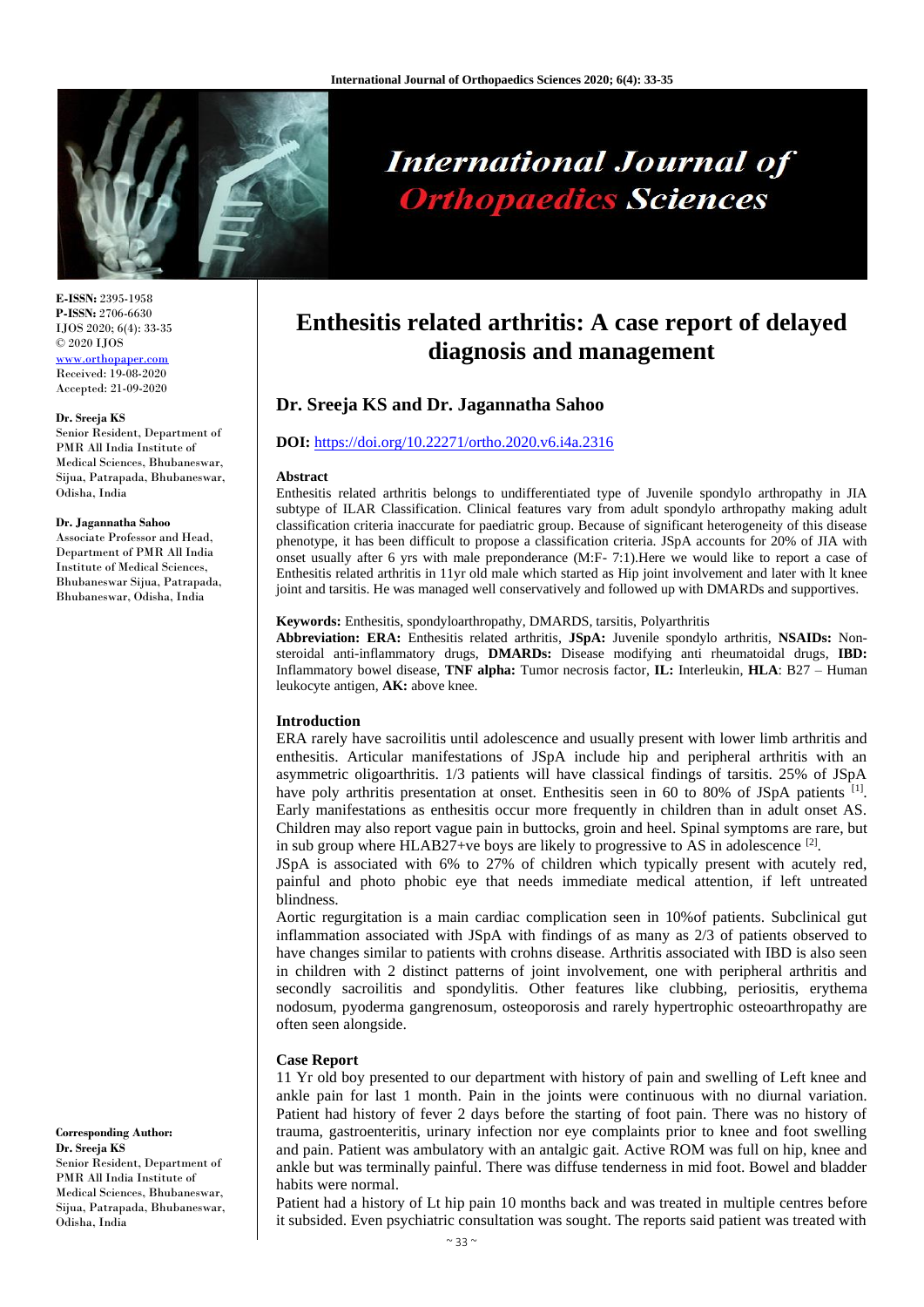International Journal of Orthopaedics Sciences [www.orthopaper.com](http://www.orthopaper.com/)

a diagnosis of Transient bone marrow edema syndrome. He was managed with above knee traction, analgesics and vitamin and calcium supplements. During that time child was having a painful limb. There was no advise of any drugs to be taken for long duration nor any particular follow up advice. After thorough examination we ordered for complete new investigations.

Hb 11.6mg/dl. TC 10.09. Platelet 3.67 lakhs. S. Uric acid 5.3. LFT wnl. RFT wnl. PT/APTT/INR - Normal. Urine routine no pus cells seen.

ASO titre - ve, ESR - 38, CRP +ve, RA factor - ve, HLAB27  $+ve.$ 

Xray pelvis with both hips AP view (Fig1) showing normal bony arthitecture,no evidence of b/l sacroilitis.

MRI Hip joint: moderate left hip joint effusion. Focal marrow edema is seen near fovea of head of Left femur head.(Fig



**Fig 1:** Xray Pelvis with both hips showing normal bony architecture with no evidence of bilateral sacroilitis



**Fig 2 and 3:** Showing MRI hip joint showing moderate hip effusion, focal marrow edema near fovea of Lt femoral head.

With these above positive reports a diagnosis od Juvenile spondyloarthritis was made and patient was started on Indomethacin and methotrexate 7.5 mg weekly with folvate supplements. Patient was given AK skin traction. Active passive ROM excercises, hip abductor extensor strengthening, core strengthening excercises were taught. Patient showed decrease in complaints nearly 2 weeks after start of therapy. Knee and foot pain completely subsided and patient was ambulatory without pain. Patient was referred to ophthalmology and cardiology departments to rule out any extra articular manifestations.

Patient was discharged non symptomatic with Indomethacin, methotrexate 7.5mg, folic acid, Vit D3 and calcium supplements and antioxidant supplements. Patient was asked to review after 1 month for routine follow up and thereafter every 3 months for 1 Yr and every 6m in 2nd Yr. Patient family was counselled about the nature of disease, its course and anticipated complications and progression to adult AS and axial involvement.

#### **Discussion**

JSpA is a common under diagnosed JIA. Even in this case the treated physicians neglected the possibility of SpA in 11yr old even though they had a report of secondary bone marrow edema. Patient would have gone for articular damage of peripheral joints if the DMARD was not started timely and patient would have presented with irreversible axial involvement and serious bone deformities after 5 yrs or more. Prevalance of enthesitis-related arthritis is found to be 7.4%, psoriatic arthritis 6.3%, and undifferentiated arthritis 19.7% [7]. Peripheral arthritis especially hip arthritis is the most common presenting features in children <sup>[1]</sup>. Lower extremity involvement is typically confined to large joints and is

asymmetric. Hip arthritis have shown to be an independent risk factor for the development of sacroiliitis [8]. 20% of children with JSpA may have "silent" sacroiliitis accidently detected on MRI of spine or hip [8].

Extraarticular manifests mainly as unilateral ocular inflammation occurs most frequently in HLA-B27 positive individuals and presents with redness, pain, and photophobia [6] . Gastrointestinal symptoms may also be present in up to  $60\%$  of patients with JSpA  $[6]$ . Enthesitis is more likely to be a presenting symptom in a child than an adult with the insertions of the patellar and Achilles tendons being the commonest [6].

Plain radiography of the pelvis is the initial imaging modality to look for involvement of the sacroiliac joints.MRI has demonstrated early detection of inflammatory changes, like bone marrow edema of sacroiliac joints <sup>[4]</sup>. Recent classification schemes propagate the inclusion of MRIdetectable changes into the diagnostic criteria for JSpA [6] . Ultrasound findings of enthesitis include tendon thickening, calcification, or hypo echogenicity and bony erosions at the tendon insertion sites [4].

There is strong evidence of JSpA in genetically predisposed individuals exposed to environmental triggers <sup>[6]</sup>. Pathogenesis is release of pro-inflammatory cytokines such as TNF-alpha and genetic mutations in the IL-23/IL-17 axis  $[6]$ . HLA-B27 accounts for 25% and 2.1% of heritability and genetic mutations respectively.

NSAIDs are the 1st line therapy for both peripheral and axial arthritis. A positive response to NSAIDs pursue further treatment with disease-modifying anti rheumatic drugs (DMARDs). DMARDs like methotrexate and sulfasalazine, have limited applicability in disease control, primarily the axial skeleton. The mainstay of current medical treatment is